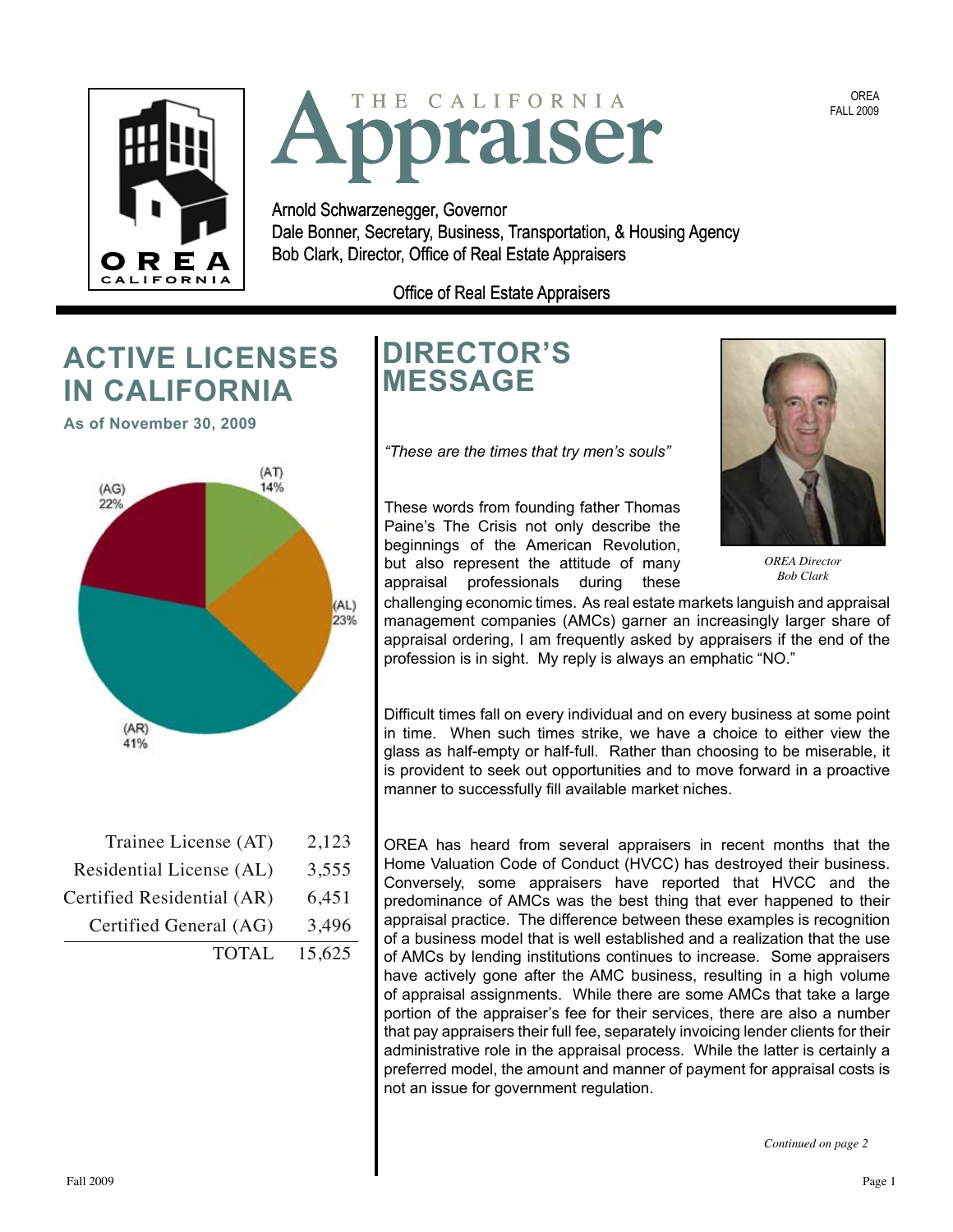

Official Publication of the California Office of Real Estate Appraisers

FALL 2009

STATE OF CALIFORNIA Arnold Schwarzenegger, Governor

Business, Transportation and Housing Agency Dale Bonner, **Secretary** 

#### **Main Office:**

1102 Q Street, Suite 4100 Sacramento, CA 95811

#### **Main Phone:**

(916) 552 - 9000

#### **Administration:**

Bob Clark, *Director*  Diane Westphal, *Deputy Director*  Greg Harding, *Chief, Licensing & Enforcement*  Elizabeth Seaters, *Enforcement Supervisor*  Bruce Crandall, *Enforcement Supervisor*  Shardool Doongursee, *Licensing Supervisor* 

**The California Appraiser:**  Paul Ostrander *Production Editor* 



 business in California. OREA is currently engaged in promulgating the regulations that The problem that the HVCC/AMC situation presents is that AMCs have not been accountable to any jurisdictional authority for unethical/unlawful pressure on appraisers; however, this changes with the Governor's signing of SB 237 on October 11, 2009. Effective January 2010, AMCs will be required to register with OREA in order to conduct will implement this new law. There are a number of prohibited actions in SB 237 that specifically address some of the concerns and problems reported by licensed appraisers. Please refer to our website ([www.orea.ca.gov\)](www.orea.ca.gov) for updates on the finalization of regulations and for information on the timeframe for implementation of OREA's enforcement efforts on unlawful activity committed by AMCs.

OREA's mission is to protect public safety by ensuring the competency and integrity of licensed real estate appraisers. One of our highest priorities in endeavoring to fulfill this mission is effective enforcement of the Uniform Standards of Professional Appraisal Practice. We have experienced a significant increase in our enforcement caseload in 2009, and expect to receive close to 600 complaints by the end of the calendar year. OREA's enforcement staff has made a concentrated effort to effectively address this problem, and it is anticipated that we will close over 300 enforcement cases in 2009, a 25% increase over the past several years. As I frequently comment in presentations to appraisal professionals, our enforcement efforts are primarily complaint driven, and we greatly appreciate and rely on the willingness of individuals to submit complaints against unlawful and unethical appraisal practice. It is crucial during these tenuous economic times to consistently strive for and encourage ethical appraisal practice, but also to ensure that incompetent and unethical appraisal practitioners either change their ways, or find another line of work.

# **LICENSE DISTRIBUTION**

The economic woes in recent years have resulted in a decline in the number of appraisers. Since reaching its maximum numbers in the beginning of 2007 with approximately 20,200 licensed appraisers, that number has continued to steadily decline at the Office of Real Estate Appraisers (OREA). In November 2009, the OREA had a total of approximately 15,700 licensed appraisers; representing a 21% decline over that period of time.

It is important to note the change in licensing distribution in the last three years after the rapid increase in licensees in the early to mid-2000s. Three years ago, the trainee and residential licenses represented approximately 60% of the licensing database, while the certified levels only encompassed 40% of the licensing database. Today, those numbers have reversed; the certified levels now represent roughly 63%. In the past two years, a great number of residential licensees have upgraded to the certified residential level. The biggest factor in this trend is residential licensees upgrading to the certified residential level.

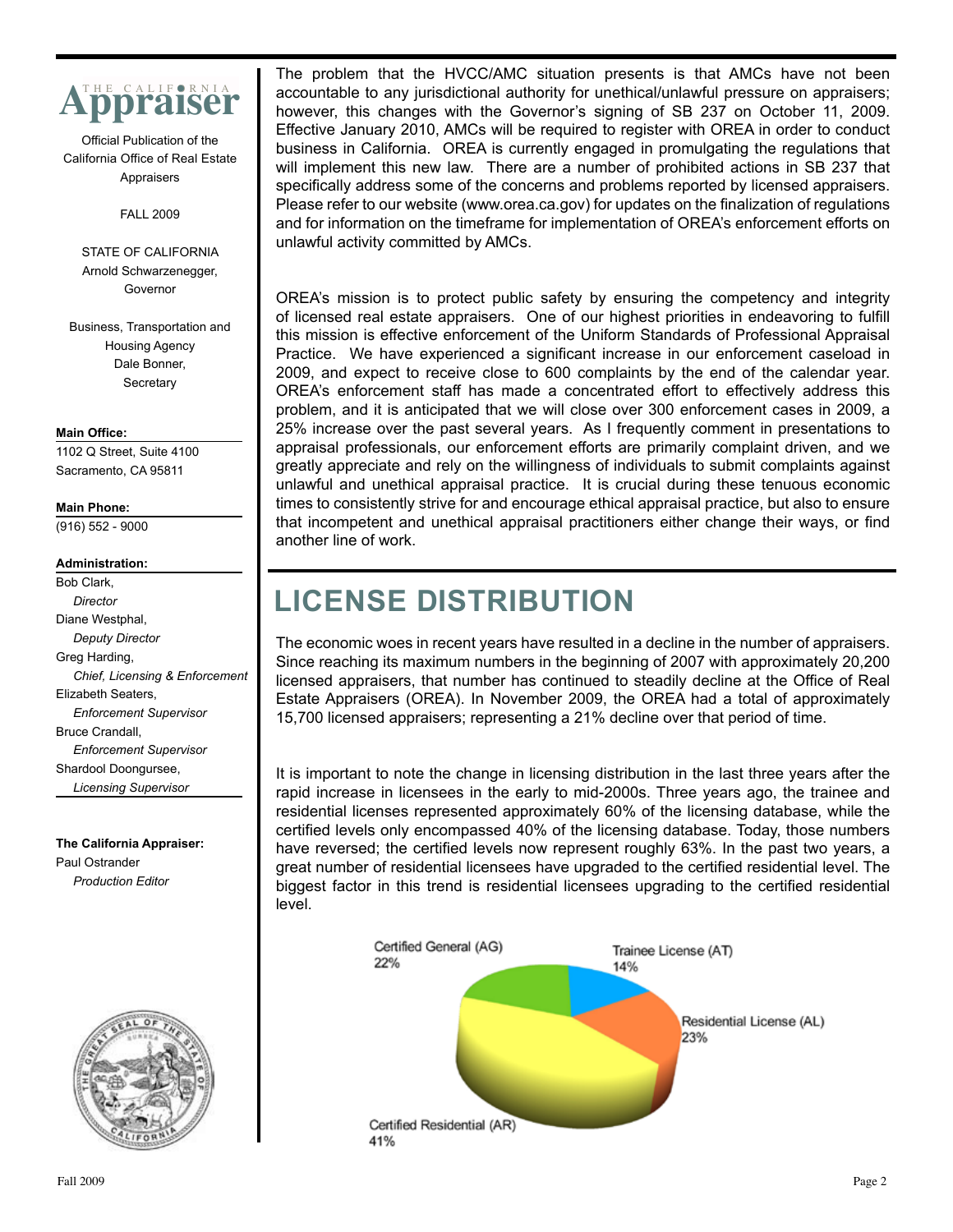# **LIVING WITH AMC'S**

Effective May 1, 2009, the new requirements of real estate appraisers engaging with Appraisal Management Companies (AMCs) as a result of the Home Valuation Code of Conduct (HVCC) legal agreement became effective. The Office of Real Estate Appraisers (OREA) has fielded many phone calls, comments, and other communications regarding appraiser's relationships with AMCs. There is a great deal of concern and criticism regarding this new relationship. The purpose of this article is to present the appraiser's and other market participant's concerns, discuss the business model concept presented by major long term AMCs, and draw conclusions based on these findings. Real estate appraisers, agents, and appraisal management company representatives were interviewed for this article.

The purpose of the HVCC legal agreement was to ensure the independence of the appraisal process and prohibit the improper influence on appraisers by lending brokers, agents, or representatives compensated on a commission basis upon the successful completion of a loan transaction. It was agreed upon that appraisal orders would be processed by appraisal management companies, independent appraisal companies, and correspondent lenders. The response to the legal agreement has been that most appraisal orders now are being undertaken by AMCs. Under the agreement an appraiser could report to an internal function of a lender that is independent of sales or loan production. The initial reaction, however, has been that most appraisal orders are undertaken by AMCs.

During the past several months I have interviewed selected representatives of AMCs. They have presented their business practice models for their operations. The main goal of the AMC representatives interviewed is to contract for appraisal services that result in well supported valuations in a cost effective and time sensitive manner. They accomplish these goals in part by assigning appraisals according to specific geographic zip codes that appraisers specialize in. Their theory is that by utilizing appraisers in a constricted series of zip codes, they restrict the geographical coverage of appraisers and thereby enhance geographic competency. While securing geographic competency, the AMCs strive to select the most qualified and experienced appraisers within these areas according to their business models. Appraisal fees are researched thoroughly in the various geographic areas. This research is key in determining the appraisal service fees that are contracted with lenders. Many AMCs contract with lenders for their services based on a fixed fee per order that applies to their entire service areas. In the cases of appraisal assignments in diverse and unique geographical areas, the AMCs will strive to select the most qualified and experienced appraisers and compensate them accordingly based on the business model. Most of the AMCs interviewed maintain appraisal fee panels in order to promote appraisal quality. Typically admission to the panel is based on experience, previous working relationships that demonstrated a quality work product, and the lack of published enforcement actions against an appraiser by a state regulatory enforcement agency. Appraisal assignments are reviewed internally as part of the AMC's agreement with many lenders. Changes in the fee panels occur based on these reviews. The models presented reflect AMCs in an ideal format; however, the reality is often different.

 the final product. There are complaints that the selection of OREAreceives many complaints from appraisers concerning AMCs. Many of the most experienced appraisers with reputations of quality work, have had their business greatly reduced since the HVCC agreement went into effect in May. Their primary complaint is that the AMCs are purely fee driven with little regard to the technical or geographic competency or expertise of the appraiser or the quality of appraisers by AMCs is based solely on fee. I have had many reported incidents where appraisers from distant geographic locations have performed assignments that have resulted in poor quality appraisals because of their lack of geographic competency. Many AMCs request that assignments be completed within a certain turnaround time that is unrealistic because of the complexity of the assignment. In one case, an experienced appraiser interviewed, said that he had been very specific about the due diligence required for a specific assignment, because it involved improvements subject to a municipality's historic register. He estimated an appraisal delivery time based on the need to contact the appropriate government agencies and research similarly impacted properties. The response from the AMC was that the property's placement on an historical register was not an issue because the assignment was only for lending. This type of interaction by an AMC is indicative, in some cases, of their lack of comprehension of appraisal issues as well as their inability to function in an independent manner. In this case, as in others, the unfortunate outcome was that the AMC selected an appraiser willing to meet their assignment guidelines. Such actions encourage appraisers to be non-complaint with the Uniform Standards of Professional Appraisal Practice.

 appraisers to appraise to predetermined values. In one Other complaints that I have heard concern the pressure on recently reported incident, the appraiser was told that the opinion of value was low by a certain amount. The appraiser reviewed additional data and concluded to the same value. The AMC then withheld payment of the fee and removed the appraiser from their panel of approved appraisers. *Continued on page 4*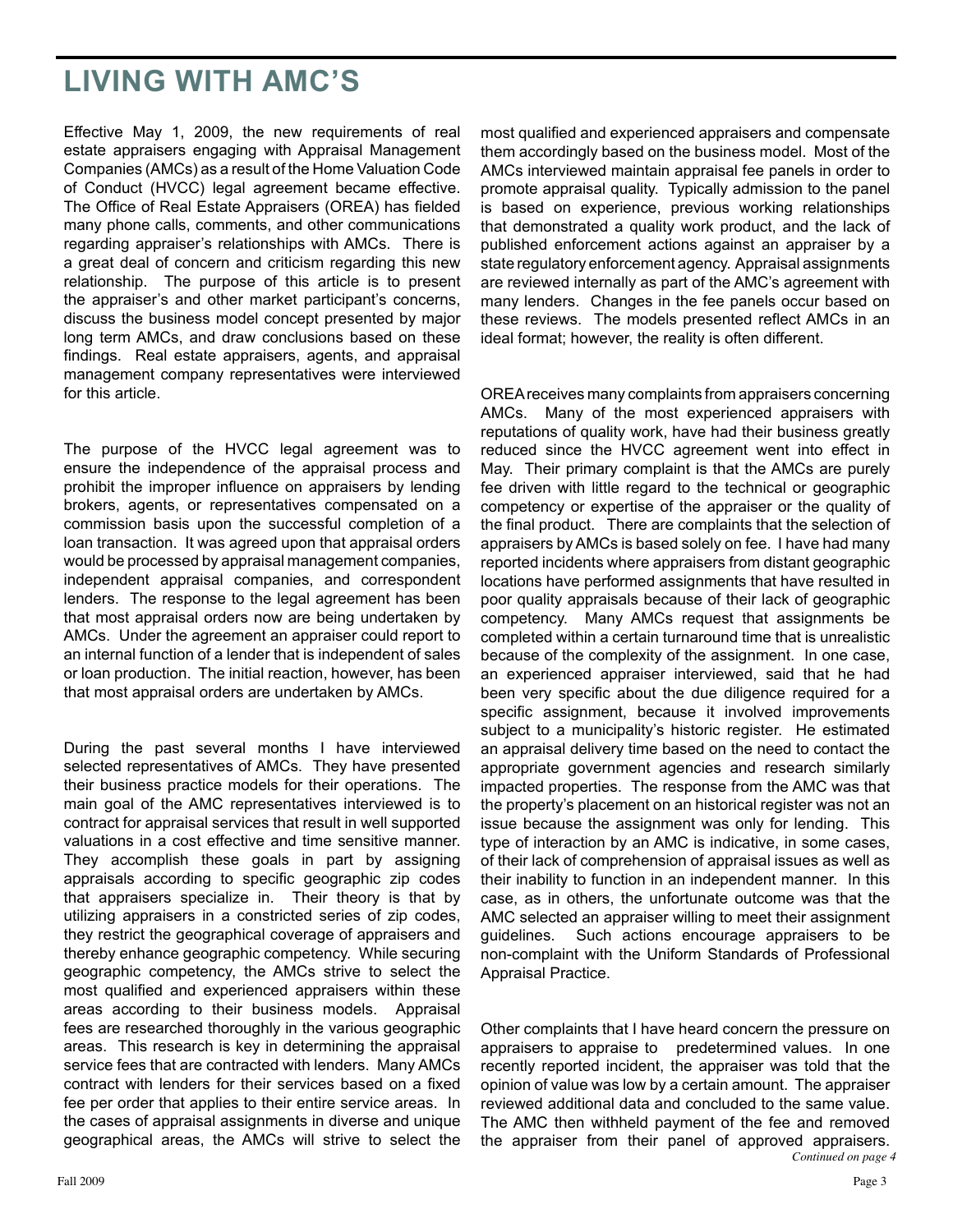There have also been concerns presented that some AMCs only pay appraisers at the close of escrow of the transaction which indicates an intention to only pay upon the occurrence of a subsequent event.

 the appraisal business. A by-product of lower fees, of A common frustration, in this new AMC dominated environment, is that appraisers who had developed good clients through previous entrepreneurial business practices have now lost those clients. Some believe that they are now merely order takers and that an unnecessary intermediary has been inserted into their business resulting in lower appraisal fees. As a result many appraisers are exploring other career alternatives and planning to leave course, is some appraisers will attempt to complete more appraisals in a given time frame to account for the decrease in fees. During this recession, there has been great concern expressed about the role that poor quality appraisals played in the lending crisis. Appraisal compliance requirements are continually expanding and the qualifying educational requirements for appraisers are increasing. This is not the time for a new business practice that oftentimes results in a lower quality appraisal product.

 from a prominent real estate firm that deal in classic Other professionals in real estate transactions have been impacted by the advent of AMCs. Two real estate brokers well-established neighborhoods in the Sacramento area were interviewed. I spoke with another broker from Southern California. They all expressed their frustration with the current AMC lender relationship. Their frustration centers around the fact that AMCs often, because they are price driven, select appraisers from distant markets for assignments. They do not take the time to become geographically competent in these markets. The neighborhoods in the Sacramento area are difficult for appraisers under normal circumstances because of the older unique custom quality residences. In one case the agent had sold a home that was on the market for less than 45 days and had several back-up offers. The appraiser selected for the assignment concluded a value significantly lower than the sales price and used comparable sales located nearby the subject property but in an inferior neighborhood. The appraiser did not understand the neighborhood boundaries, and was not at all accountable for the quality of the appraisal. The real estate agent attempted to contact the appraiser to provide relevant sales comparables that were not considered in the appraisal. The AMC informed the agent that they were not permitted to talk with the appraiser. That was not the intent of HVCC, nor is it prohibited. An agent can often be a source of the most relevant market data. It is important that

appraisers be willing to benefit from the research developed by knowledgeable brokers or agents for a specific market area or property type.

 effective January 1, 2010. OREA is currently developing the At the present time AMCs are not regulated. On October 11, 2009, Senate Bill 237 was signed which will require that AMCs register with the Office of Real Estate Appraisers regulations that the AMCs must be in compliance with. The regulations will state the requirements for registration with OREA. Registrant applications will be reviewed, and there will be an issuance fee which is yet to be determined. The backgrounds of registrants will be reviewed. For example, an applicant who has been recently convicted of a felony will not be eligible for registration. Also, appraisers who have had significant licensing disciplinary actions imposed by a state regulatory organization would not be eligible for registration as a principal of an AMC. Such disciplinary actions include revocation and surrender of license. The regulations will codify a series of prohibitions that AMCs must adhere to. The pressuring of appraisers to conclude at specified values, the withholding of appraisal fees because of the failure of the appraiser to conclude at a set value, and the payment of fees based on a stipulated event, i.e. close of escrow, will be prohibited based on the draft regulations. There must be valid cause to remove an appraiser from an approved panel. Valid cause must be based on appraisal quality issues. The draft regulations should be available for public comment in the very near future.

The lending and appraisal professions are in the initial implementation phase of the HVCC legal agreement. There are AMCs with positive business plans that should ensure appraiser independence. Unfortunately there are numerous AMCs in operation now that, according to feedback received by OREA, are abusive of the appraisal process. With registration it is likely that many AMCs will initially shut down because of the fees necessary in all states. The remaining AMCs will be large companies with the ability to operate nationally or smaller AMCs that specialize on a regional basis. Upcoming AMC regulations will enhance the overall competency and reliability of AMCs. Continue to view the OREA website for information on the registration of AMCs.

Greg Harding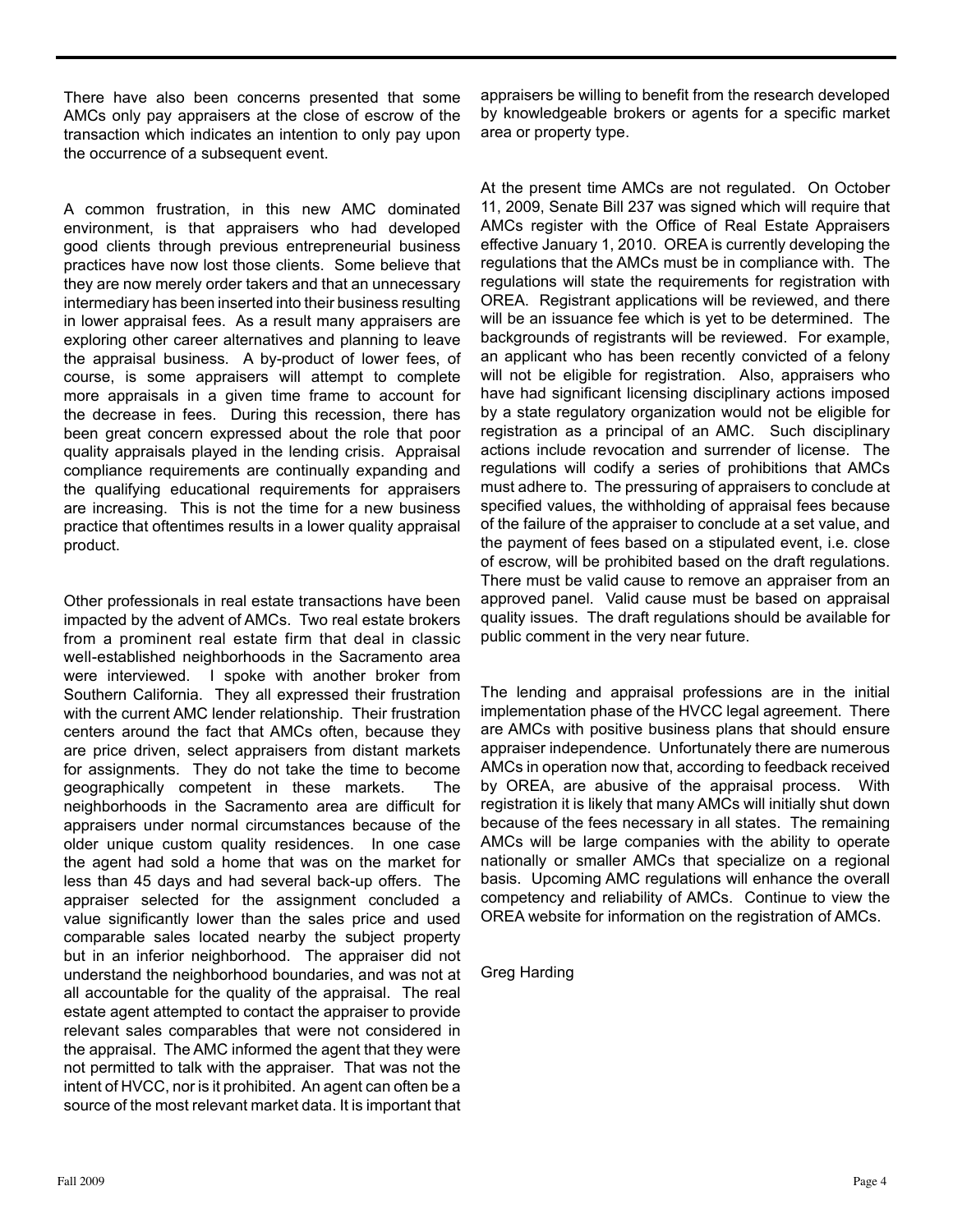# **MANUFACTURED HOME APPRAISAL CONSIDERATIONS**

Manufactured Home appraisals involve special considerations not encountered in site built housing assignments. The Scope of Work problem identification in any appraisal assignment necessitates an understanding of the subject of the assignment and its relevant characteristics. So, what is a "Manufactured Home"?

In general terms, there are several types of homes at least partially manufactured in a factory setting:

- $\triangleright$  Panelized or "pre-cut" homes leave the factory as flat wall units or pre-measured and cut components that are transported to the building site where considerable assembly is required.
- $\triangleright$  Modular homes are factory-built as essentially complete homes or in sections that can be quickly assembled at the building site. Unlike Manufactured homes, Modular homes are built to the local or state codes where the home is ultimately sited. They do not have HUD Certification Labels (see below). Modular homes may be built without a permanent chassis, which would distinguish one so built from a Manufactured home.
- $\triangleright$  Mobile homes were factory built prior to the June 15, 1976, effective date of the HUD Code (see below). Mobile homes may consist of single or multiple sections and are often referred to as "pre-HUD Code" or "trailer" homes.
- incorporate a non-removable steel chassis. A more  $\triangleright$  Manufactured homes are factory-built to the Housing and Urban Development Title 6 Construction Standards, commonly referred to as the HUD Code, on or after June 15, 1976. Manufactured homes may include one or more sections, each of which must detailed definition of a Manufactured home may be found in the Code of Federal Regulations Title 24 Part 3280. The CFR definition refers to the home itself and how it was constructed at the factory, but does not pertain to the foundation. Manufactured homes may be placed on permanent foundations or nonpermanent foundations.

Verification of construction to the HUD Code may be obtained during the subject property inspection by the presence of:

- $\triangleright$  The HUD Certification Label which is a 2 inch by 4 inch red metal tag with silver lettering located on the exterior of each transportable section of the Manufactured home. Each label contains a unique label number.
- $\triangleright$  The Data Plate (or "Compliance Certificate") which is a paper document located inside the home, often near the electrical breaker box, in a closet near the washer and dryer, or on the base cabinet under the kitchen sink. The Data Plate contains the manufacturer's name, the trade/ model name, year of manufacture, and other pertinent information.

 located. A recorded form 433A confirms that a Manufactured USPAP compliance and credible appraisal methodology require identification of the subject's foundation system and whether the subject Manufactured home is real or personal property. If the intended use of your appraisal report is for a mortgage finance transaction subject to Fannie Mae (FNMA) purchase, underwriting, or form reporting (FNMA form 1004C), then the assignment involves the appraisal of a real property interest. To verify the real property status of a Manufactured home, find out if a California Department of Housing and Community Development (HCD) form number 433A has been recorded in the County where the home is home on private property was affixed to an approved foundation as certified by a California licensed engineer; and that the Manufactured home is no longer personal property, but is instead real property subject to real property taxes. Sources for form 433A recordation verification may include:

- $\triangleright$  Viewing the owner's copy at the time of property inspection;
- $\triangleright$  A preliminary title report;
- $\triangleright$  The local building department, County Assessor's Office, or County Recorder's Office.

A 433C form may be recorded when a Manufactured home is placed on an approved foundation in a resident-owned mobile home park.

You are obligated by USPAP and your signed FNMA Form 1004C certification (if applicable) to use the most appropriate comparable sales for the subject property. However, there are times when a scarcity of Manufactured home transactions necessitates the use of site-built home comparables. When this is the case, be extremely careful in site-built comparable selection and analysis. There may be difficulties in extracting and supporting adjustments for differences in: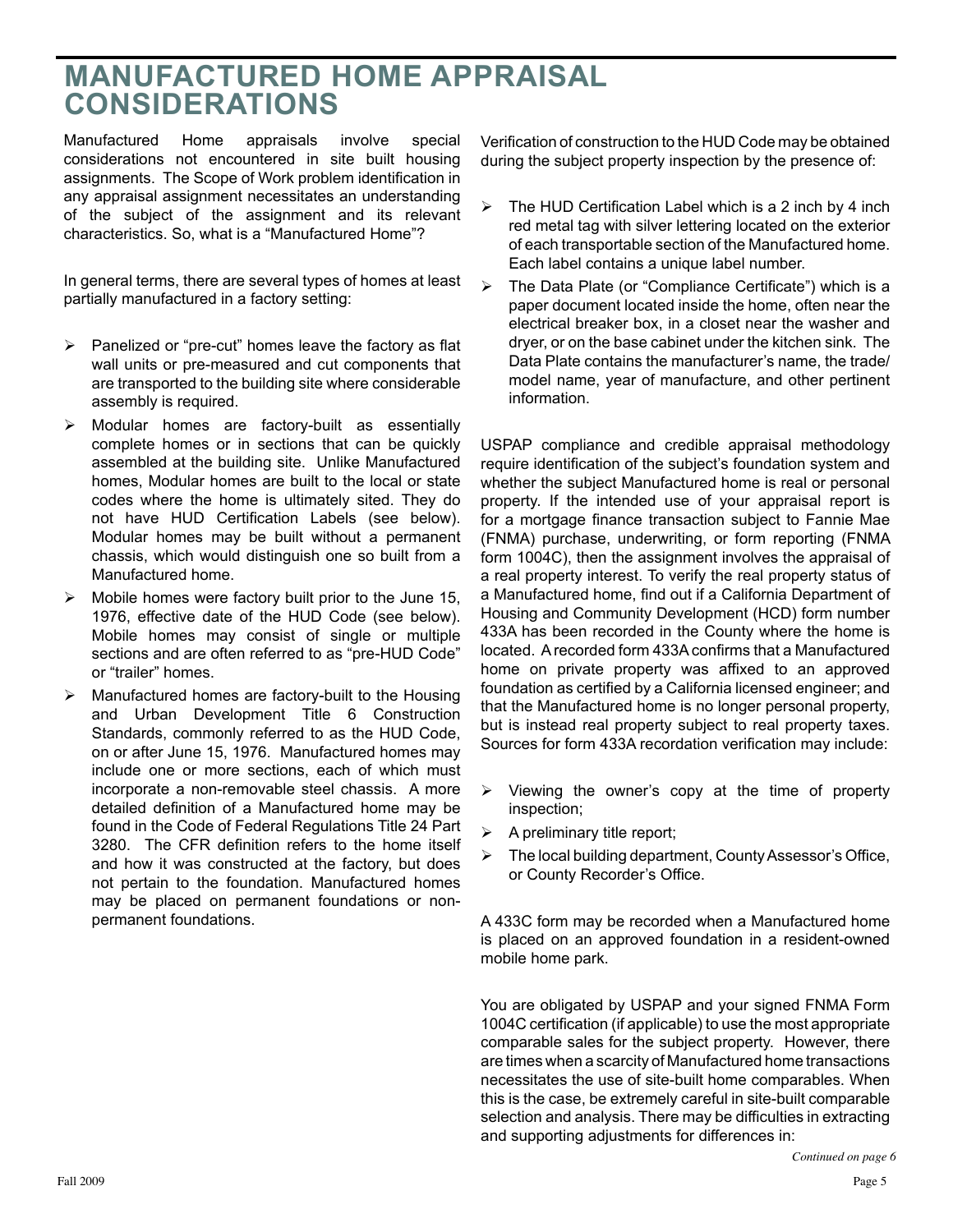### Manufactured Home Appraisal **Considerations**

*Continued from page 5* 

- $\triangleright$  Market acceptance and a different potential buyer pool;
- $\triangleright$  Aesthetic and architectural attributes and appeal;
- $\triangleright$  Building codes;
- $\triangleright$  Quality of Construction;
- $\triangleright$  Construction costs and depreciation rates;
- $\triangleright$  Loan underwriting and availability of financing.

 differently in the marketplace than Because of these and other differences, Manufactured homes often perform site-built homes.

Make sure when you accept an assignment for a Manufactured home appraisal that you comply with the USPAP Competency Rule. These appraisals are often complex due to the unique nature of Manufactured housing, which is often compounded when the subject property is located in a rural market area.

# **SUBSCRIBE NOW!**

OREA has initiated an email subscribers list for The California Appraiser, important industry news, announcements of website updates and new publications. This is a low volume list and the addresses will not be made available to any other entity unless required by law. You can join the list by going to the link below and sending a blank email. If you use webbased email, you may have to copy the address and paste it into a new, blank message in your webmail.

Subscription Address:

**[orea\\_notices-join@orea.ca.gov](mailto:orea_notices-join@orea.ca.gov)** 

# **FHFA: ADOPTION OF HVCC PROVISIONS MEANS SPIRIT OF CODE IS HERE TO STAY**

While the Home Valuation Code of Conduct may be unpopular, the major changes it created were already in motion when the HVCC took effect and will continue even when it expires in November 2010. That's what Federal Housing Finance Agency General Counsel Alfred Pollard told approximately 300 attendees at Valuation Expo 2009, held Nov. 10-11 in New Orleans.

Pollard said the fact that the Federal Housing Administration and other agencies have adopted certain provisions in the agreement between the government-sponsored agencies Fannie Mae and Freddie Mac and New York State Attorney General Andrew Cuomo means regardless of what happens with the HVCC, those guidelines will still be applicable. Pollard said that while the Code is not perfect, "the fundamental issue of appraiser independence … needed to be protected," and the Code addresses that, he said.

While the proliferation of the use of appraisal management companies is often attributed to the HVCC as an unintended consequence, Pollard said the use of AMCs started taking off in 2007 and continues today. He added that AMCs are now required to comply with the same rules as banks, and that banks are responsible for ensuring that they do not accept reports from AMCs that don't comply. In addition to the new AMC requirements, Pollard said the only other major change HVCC brought about was that Fannie and Freddie were no longer allowed to accept broker-ordered appraisals. Other than that, he said, there were very few "moving parts."

The other moving part is the creation of the Independent Valuation Protection Institute , which Pollard said is coming along. One of the main components of the IVPI will be the official complaint form and process for reporting appraiser pressure. In the interim, Pollard said, Fannie and Freddie are getting input on their sample complaint form.

As reported in the October 7 issue of Appraiser News Online, an interim Web site is being created to receive and register complaints from appraisers, individuals and other entities on non-compliance with the HVCC. That interim Web site, to be located at <www.ivpicomplaint.org>, will be launched later this month. A sample complaint form that will be used for complaint submissions is now available for preview at www. [freddiemac.com/singlefamily/pdf/IVPI-HVCC.SampleComplaintForm](https://freddiemac.com/singlefamily/pdf/IVPI-HVCC.SampleComplaintForm). pdf . However, the form may not be used to submit complaints until the interim Web site is launched.

But both GSEs, as well as the state appraisal boards, the federal bank regulators and consumer hotlines at major banks, still accept complaints, and Pollard said there should be no hesitation to do so, nor the need to wait for the official form. He added that the IVPI, when launched, is intended to be more than merely a conduit for the complaint form. "The IVPI is intended to look at other marketplace factors, not just collect complaint forms," he said.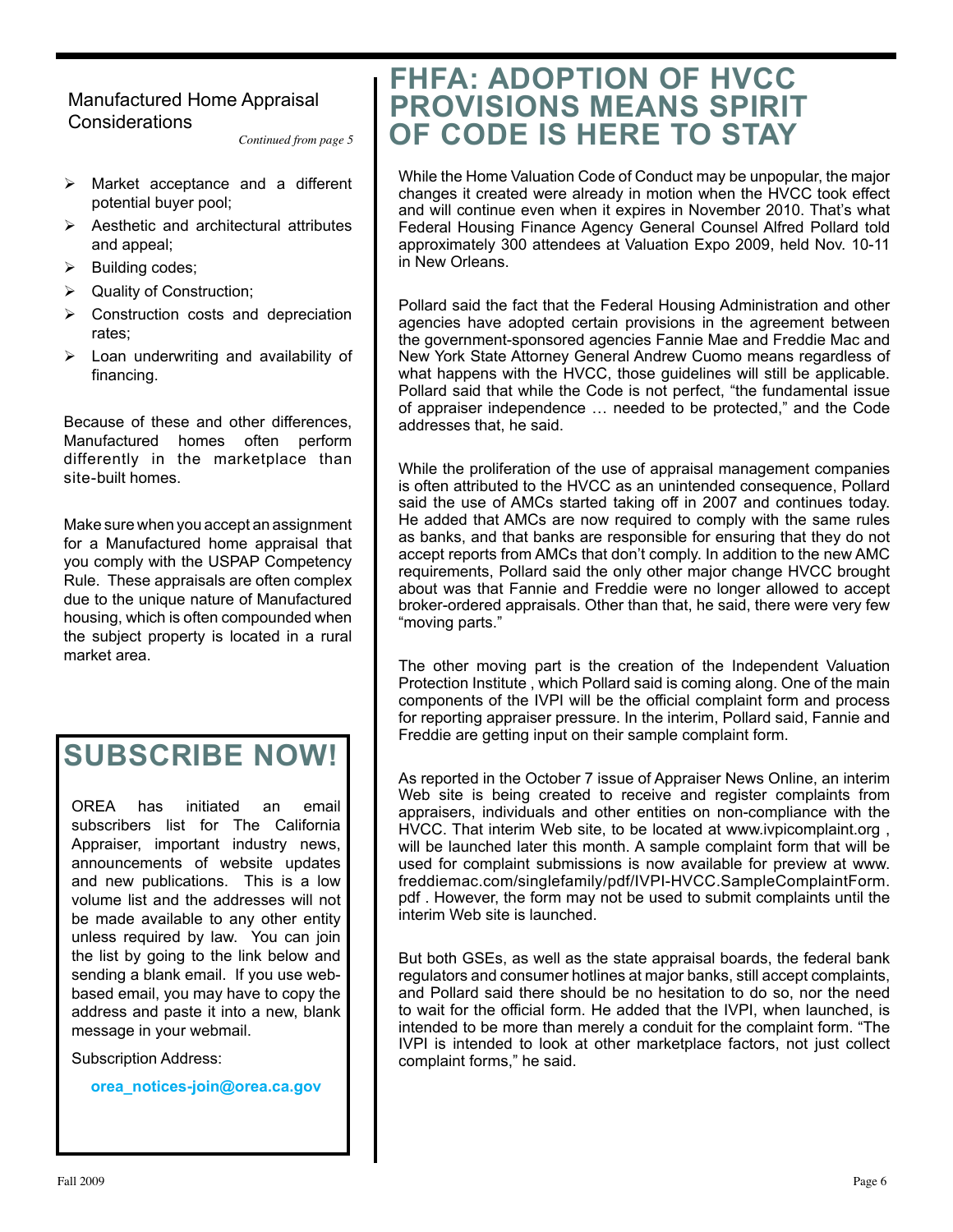## **FHFA: ADOPTION OF HVCC PROVISIONS MEANS SPIRIT OF CODE IS HERE TO STAY**

Pollard said in addition to the HVCC and appraiser pressure, the other large factor continuing to plague the industry is fraud. He said there remain issues as to the ability of the state boards to fight fraud due to funding and staffing. As such, he asked if the industry can do more to assist in preventing fraudulent practices. "The degree (to which) the industry can address these issues will give confidence to the people looking at such things," such as regulators, Pollard said.

#### GSEs Address Independence, AMCs, HVCC at Valuation 2009

As part of a panel discussion at Valuation Expo 2009, Jacqueline Doty, director of collateral policy at Freddie Mac, and Robert Murphy, senior business manager, enterprise risk management at Fannie Mae, presented their agency updates on the impact of the Home Valuation Code of Conduct, appraisal management companies and appraiser independence.

Doty reiterated comments made last month and earlier this month regarding the fact that her agency had received complaints about appraiser independence prior to the implementation of the HVCC and that the code has "stemmed many of these complaints" and "enhanced independence of appraisers." Further, she said, "Our findings support we are getting higher quality of appraisals than before." She attributes that to the fact that lenders are paying more attention to the appraisal process.

She emphasized that while Freddie Mac doesn't regulate industry players, but rather, along with Fannie Mae, is itself regulated. As an enterprise overseen by the Federal Housing Financing Agency, Freddie has measures to deal with violators, which is its internal exclusionary list. Doty said Freddie is "beefing (that) up." She said Freddie shares the list with the Mortgage Asset Research Institute (MARI), which lenders access to research industry participants involved in mortgage fraud.

Doty also had advice for appraisers regarding AMCs: "Make sure you are dealing with a reputable" one since they come in "all shapes and sizes" and some have been around for many years, without incident.

In his portion of the discussion, Murphy addressed myths and clarifications about the HVCC, including some located in the agency's FAQs. Among the facts: communication between loan officers and appraisers is acceptable, to the extent that it is to clarify or correct factual information. What is not allowed, he said, is substantive communication regarding a specific value needed or any other influence. He also said that the HVCC is not causing lower values, but attributed that to the economic downturn.

Further, he clarified that the HVCC does not require the use of AMCs, but places the same requirements on them as on lenders. He also addressed geographic competency, stating that appraisers testify that they have the knowledge and tools required for local market expertise when they sign each report. And in cases where they travel out of area and lean on a real estate agent for comparables, it is up the real estate agent to report appraisers who are not compliant with USPAP.

Doty and Murphy, along with Alfred Pollard, general counsel for the Federal Housing Finance Agency, and Sue Potteiger, collateral risk manager for Fannie Mae, were also panelists on a pre-conference Collateral Risk Network meeting. The meeting allowed appraisers and agency representatives to speak off the record on updates from the FHFA and government-sponsored enterprises. Also part of the CRN were panelists Calvin Moye, SRA, president of CALMO Realty Services Inc., who gave an update of the regulatory landscape; Federal Bureau of Investigation special agent Andre Jeanfreu, who spoke on mortgage fraud; Appraisal Subcommittee Executive Director Jim Park, who gave an update on the ASC; and Santiago Herreros de Tejada, international director of Grupo Sociedad de Tasación , a group of companies involved in the appraisal business in Spain since 1982, who gave an overview of the Spanish Appraisal Market.

Due to the number of issues continuing to get clarified as debate about the code's impact on AMCs, appraiser independence and other related issues, attendee John Cirincione, SRA, general appraiser and director of business development for JVI Solutions, in Lake Mary, Fla., said the theme presenting itself at the first day of meetings is that "a need for higher-level analytics is coming back." He added that the need to leverage technology and new tools for analysis "are important to embrace to not only increase efficiency but more effectively analyze large data sets in providing credible appraisal reports."

*These articles originally appeared in Appraiser News Online. Copyright 2009. Appraisal Institute. Reprinted with permission.*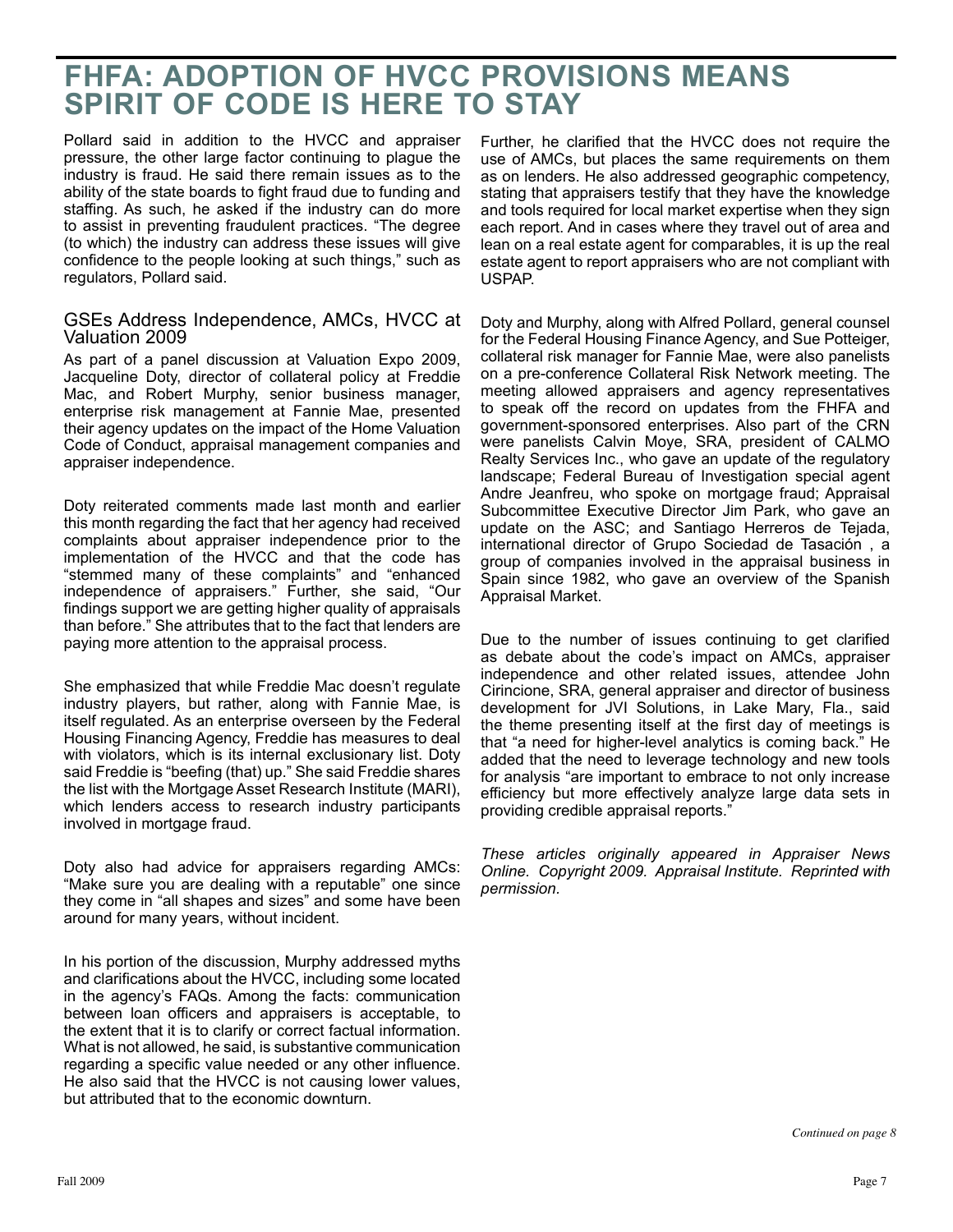# **CHANGING CLIENT NAME ON AN APPRAISAL REPORT**

 or transferring an appraisal report to another party. USPAP Advisory Opinions 26 and 27 provide guidance on this OREA occasionally receives questions about readdressing issue.

 **Question:** AMCs often request the change of a lender's name on the client line in an appraisal report. Is this allowed under USPAP?

 **Answer:** No. Once a report has been prepared for a named client, the appraiser cannot readdress or transfer the report to another party. Simply changing the client name on the report cannot change or replace the original appraiser-client relationship that was established with the first client. See Advisory Opinion 26 for more information.

 consenting to a change of the client name to the new lender. **Question:** I prepared a report for one lender, and a new lender subsequently provided a letter from the original client Since the original lender has provided a written release, does USPAP allow this?

 is forbidden. A name change request must be treated as a **Answer:** No, this is not allowed. "Readdressing" a report new assignment.

**Question:** I am frequently asked to "transfer" a report from one client to another, which is not permitted under USPAP. Is there any way I can accept the assignment and comply with USPAP?

 **Answer:** Yes. An appraiser may consider the request a new assignment and establish a new appraiser-client relationship with the second client. What you charge your client for this new assignment, however, is up to you.

# **QUESTIONS & ANSWERS USPAP –**

 *USPAP Q&A is a form of guidance issued by the ASB to appraisal issues and problems. The USPAP Q&A may to seemingly similar situations. USPAP Q&A does not USPAP Q&A is not part of USPAP and is approved by the The Appraisal Standards Board (ASB) of The Appraisal Foundation develops, interprets, and amends the Uniform Standards of Professional Appraisal Practice (USPAP) on behalf of appraisers and users of appraisal services. The respond to questions raised by appraisers, enforcement officials, users of appraisal services and the public to illustrate the applicability of USPAP in specific situations and to offer advice from the ASB for the resolution of not represent the only possible solution to the issues discussed nor may the advice provided be applied equally establish new standards or interpret existing standards. ASB without public exposure and comment.* 

 **Question:** I recently performed an appraisal on a subject property and a new lender contacted me to request a separate but complete appraisal on the same property. Can I do this new assignment?

 **Answer:** Yes. As long as the appraiser does not use any confidential information given to him or her by the first client, the appraiser can accept an assignment to appraise the same property for a different client. See Advisory Opinion 27 for more information.

 **Question:** An AMC hires me to appraise a property and has later and says that another lender has bought the original client, and all appraisals done for the original client have been me put a lender's name as the client. The AMC contacts me assigned to the new owner. The AMC wants me to change the name of the client in the report to reflect the takeover. Can I do this?

 **Answer:** No. Since identification of the client is one of the cannot be modified after an assignment has been completed. key elements in the appraisal assignment, it is a major factor that drives the appraiser's scope of work decision. These factors must be identified at the time of the assignment, and

### **Appraisal Management Company as Authorized Agent for a Client**

 representing. USPAP says the appraiser's client is the *Question:* I accept assignments from an Appraisal Management Company (AMC) that has informed me they are an authorized agent for the lenders they represent. The AMC does not want me to list their name as the client, and asks that I only list the name of the lender they are party who engages the appraiser. Is it ethical to omit the AMC's name as the client on my reports?

 *Response:* Yes. If the AMC is acting as a duly authorized agent for a lender, identifying only the lender as your client is acceptable.

### **Client Request to Limit Scope of Work to New Client Name**

*Question:* An appraiser completed an appraisal for Client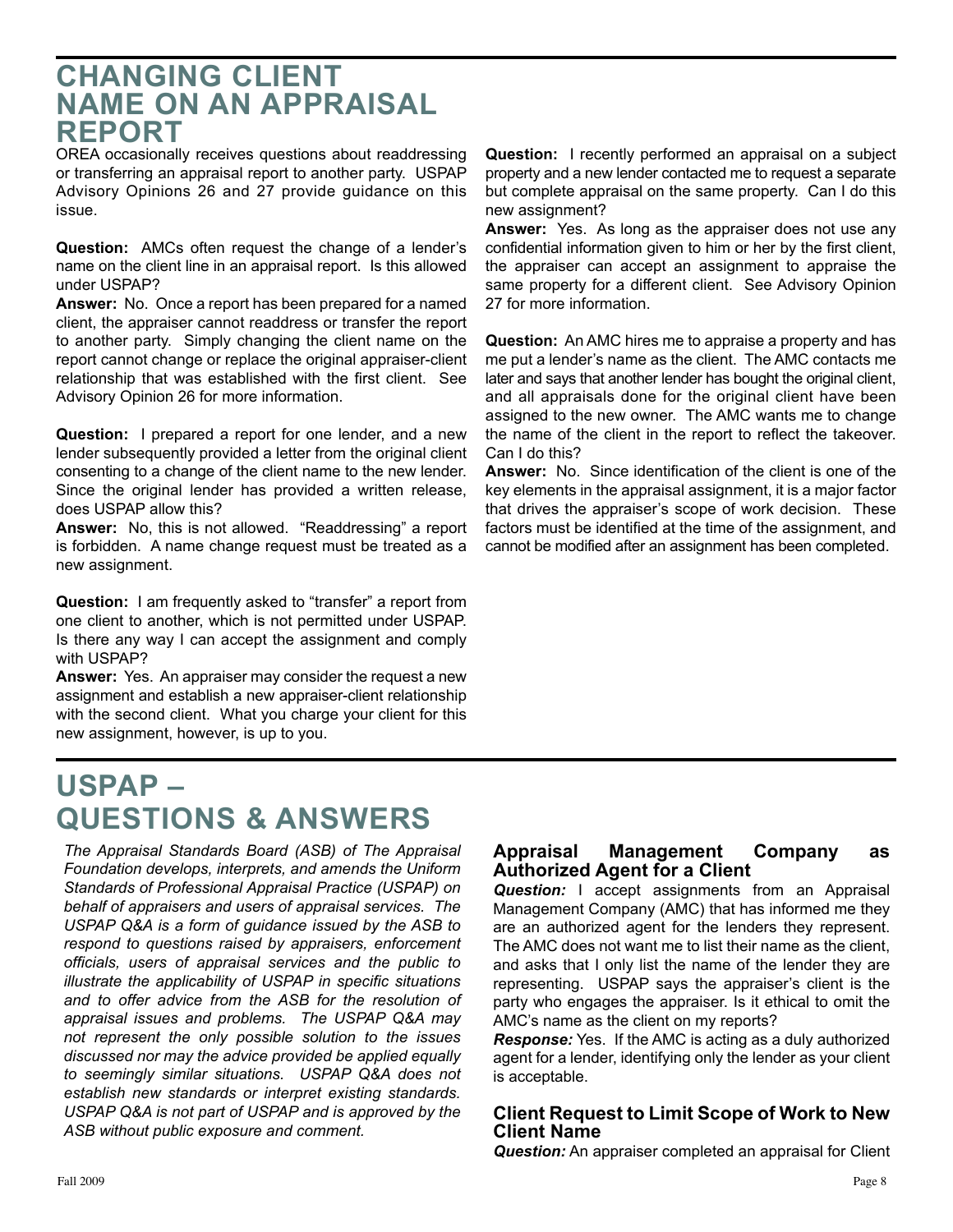A. Client B received a copy of the appraisal from Client A and finds it acceptable for their purposes, but wants to be identified as the client in the appraisal report. Client B is aware that appraisers are prohibited from readdressing (or transferring) a completed report to a different client's name. As a result, Client B would like to engage the appraiser in a new assignment, limiting the appraiser's scope of work to only identifying them as the new client. Can the appraiser complete the assignment from Client B under these terms?

 *Response:* No. USPAP requires the scope of work performed to produce credible assignment results. USPAP clearly establishes that the scope of work is determined by the appraiser. If a client's instructions (i.e. assignment conditions) limit the appraiser's scope of work in a new assignment to simply identifying a new client, the client, not the appraiser, has made the scope of work decision.

In addition, even if the appraiser accepted the client's proposed scope of work as his or her own, that scope of work may not be adequate to produce credible assignment results as required by USPAP.

As is the case with all assignments, when a client's assignment conditions are too restrictive to produce credible assignment results, an appraiser must decline or withdraw from an assignment.

### **Appraiser's Obligations Under the Home Valuation Code of Conduct (HVCC)**

*Question 1 (HVCC):* I understand that the Home Valuation Code of Conduct (HVCC) prohibits mortgage brokers or real estate agents from engaging appraisers in appraisals for loans eligible for sale on the secondary mortgage market to Fannie Mae or Freddie Mac. What are my obligations as an appraiser if a mortgage broker or real estate agent contacts me and attempts to engage me in such an assignment?

*Response:* Similar to the guidance provided in Advisory Opinion 25, Clarification of the Client in a Federally Related Transaction, appraisers have certain obligations when being engaged in appraisal assignments that fall under HVCC requirements.

If a mortgage broker or real estate agent attempts to engage an appraiser in an assignment subject to HVCC requirements, the appraiser is obligated to inform the mortgage broker or real estate agent that they are prohibited from engaging appraisers under provisions of the HVCC.

If the mortgage broker or real estate agent wishes to engage the appraiser despite the appraiser's disclosure, the appraiser may accept the assignment. It would be prudent to recite disclosures in the engagement letter and in the report.

Also refer to STATEMENT ON APPRAISAL STANDARDS NO. 9 (SMT-9) for additional information relating to intended use and intended users. *Question 2 (HVCC):* 

Does an appraiser have an obligation to determine whether or not the appraisal is to be used in a transaction that is subject to the requirements of HVCC?

*Response:* Yes. Appraisers are obligated to identify the intended use and intended users in an assignment, along with all applicable assignment conditions.

### **Collecting Fee on Behalf of an AMC**

*Question:* I am completing an appraisal assignment for which I was engaged by an appraisal management company (AMC) on behalf of a lender. The AMC has asked me to collect a fee from the prospective borrower. I am to retain my portion of the total fee as the fee for my appraisal services, and forward the balance to the AMC. The AMC requires that there is to be no disclosure in the report of the total fee, nor of the manner in which the fee is to be split. Does USPAP permit this type of fee arrangement?

*Response:* If there was no compensation to procure the assignment, there is no USPAP requirement that the split of the total fee paid for the assignment must be disclosed in the report.

However, in this case, more information must be known in order to make a determination as to whether you are paying a fee to procure the assignment. Consider the following excerpt from the Management section of the ETHICS RULE:

The payment of **undisclosed** fees, commissions, or things of value in connection with the procurement of an assignment is unethical. (**Bold** added for emphasis)

The Comment to the Management section goes on to say:

Disclosure of fees, commissions, or things of value connected to the procurement of an assignment must appear in the certification and in any transmittal letter in which conclusions are stated.

As you can see from this USPAP excerpt, the first step is to determine if you, as the appraiser, paid a fee to procure the assignment. The decision would depend on the specific facts of your appraisal engagement agreement with the client (for which the AMC is acting as agent).

If you did not pay a fee to procure the assignment, then no disclosure is necessary. Simply collecting funds from one party on behalf of another party is not, in and of itself, representative of paying a fee for procurement of the assignment.

Of course, if the specific facts of the appraisal engagement agreement with the client lead you or others to believe a fee was paid for procurement of the assignment, disclosure that a fee was paid is required in the certification and any transmittal letter in which your conclusions are stated.

There may be other laws or regulations that enter into this situation. You should be familiar with the any possible state regulations addressing fee arrangements in your particular jurisdiction.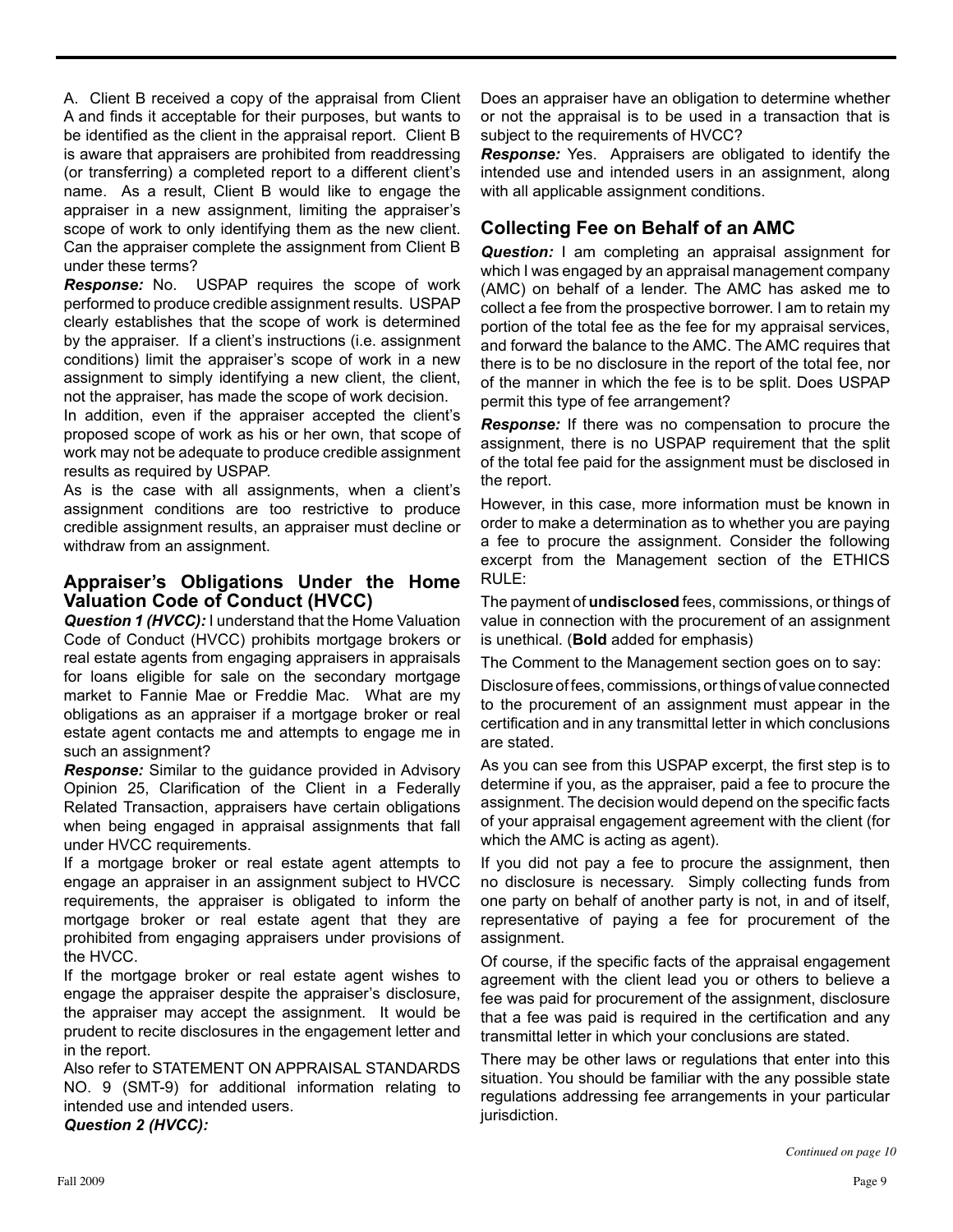### **Assignment Conditions, Scope of Work Acceptability, and Geographic Competency**

**Question:** I am a residential appraiser performing work for several appraisal management companies. Often, I am asked to perform an appraisal assignment outside the areas I am most familiar with. The assignments come with a requirement that a completed report be submitted within 48 hours or less. This time frame does not permit me to adequately research the subject property market. Is it permissible for me to accept an assignment under these conditions?

*Response:* The COMPETENCY RULE in USPAP requires an appraiser to notify the client that he or she does not have the necessary competency to complete an assignment prior to accepting the assignment. Because your statement in the question states that the "time frame does not permit me to adequately research the subject property market," you have already made the determination that becoming geographically competent for this assignment is a concern. The client must be notified, appropriate steps must be taken to become competent, and the lack of competency, plus the steps taken to become competent, must be disclosed in the assignment report. If an appraiser is not in a position to spend the necessary time in a market area to attain geographic competency, affiliation with a qualified local appraiser may be an appropriate response to ensure development of credible assignment results. Alternatively, the appraiser must decline the assignment.

This situation is also addressed by the SCOPE OF WORK RULE in USPAP.

For each appraisal, appraisal review, and appraisal consulting assignment, an appraiser must:

- 1. identify the problem to be solved;
- **2. determine and perform the scope of work necessary to develop credible assignment results; and**
- 3. disclose the scope of work in the report. (**Bold** added for emphasis)

Scope of work is defined as the type and extent of research and analyses in an assignment. If you know that the required time frame does not permit you to adequately research the subject property market in order to complete the scope of work necessary to develop credible assignment results, you should decline the assignment.

In some situations, you may initially believe that you can complete the scope of work necessary to develop credible assignment results, but subsequently determine you are unable to do so and still comply with the specific time frame. This circumstance is specifically covered in the Scope of Work Acceptability section of the SCOPE OF WORK RULE.

An appraiser must not allow assignment conditions to limit the scope of work to such a degree that the assignment results are not credible in the context of the intended use.

Comment: If relevant information is not available because of assignment conditions that limit research opportunities (such as conditions that place limitations on inspection or information gathering), an appraiser must withdraw from the assignment unless the appraiser can:

modify the assignment conditions to expand the scope of work to include gathering the information; or

· use an extraordinary assumption about such information, if credible assignment results can still be developed.

### **Request to Modify a Completed Appraisal Report**

*Question:* I have completed an appraisal assignment for a client. The report was completed using the 2005 version of the Uniform Residential Appraisal Report (URAR). The client has requested that I remove one of the comparable properties from the report because, in the underwriter's opinion, it is not sufficiently similar to the subject property. If I do this, will my action comply with USPAP?

*Response:* Such an action has the potential to be misleading. Certification item #15 of the 2005 URAR states the following:

"**I have not knowingly withheld any significant information from this appraisal report** and, to the best of my knowledge, all statements and information in this appraisal report are true and correct." (**Bold** added for emphasis)

You initially concluded that the comparable you are being asked to remove was relevant in developing and communicating the assignment results. If this opinion has not changed, and you subsequently remove a comparable listing or sale from the appraisal report and sign the certification for this specific report format, it would likely be misleading because information you consider to be significant is being knowingly withheld.

In addition, Standards Rule 2-2(b)(viii) which addresses the content of a Summary Appraisal Report includes the following requirement.

**summarize the information analyzed**, the appraisal methods and techniques employed, and the reasoning that supports the analyses, opinions, and conclusions; exclusion of the sales comparison approach, cost approach, or income approach must be explained; (**Bold** added for emphasis)

If the comparable is removed as requested by the client, information that was analyzed would no longer be summarized in the report as required by this Standards Rule.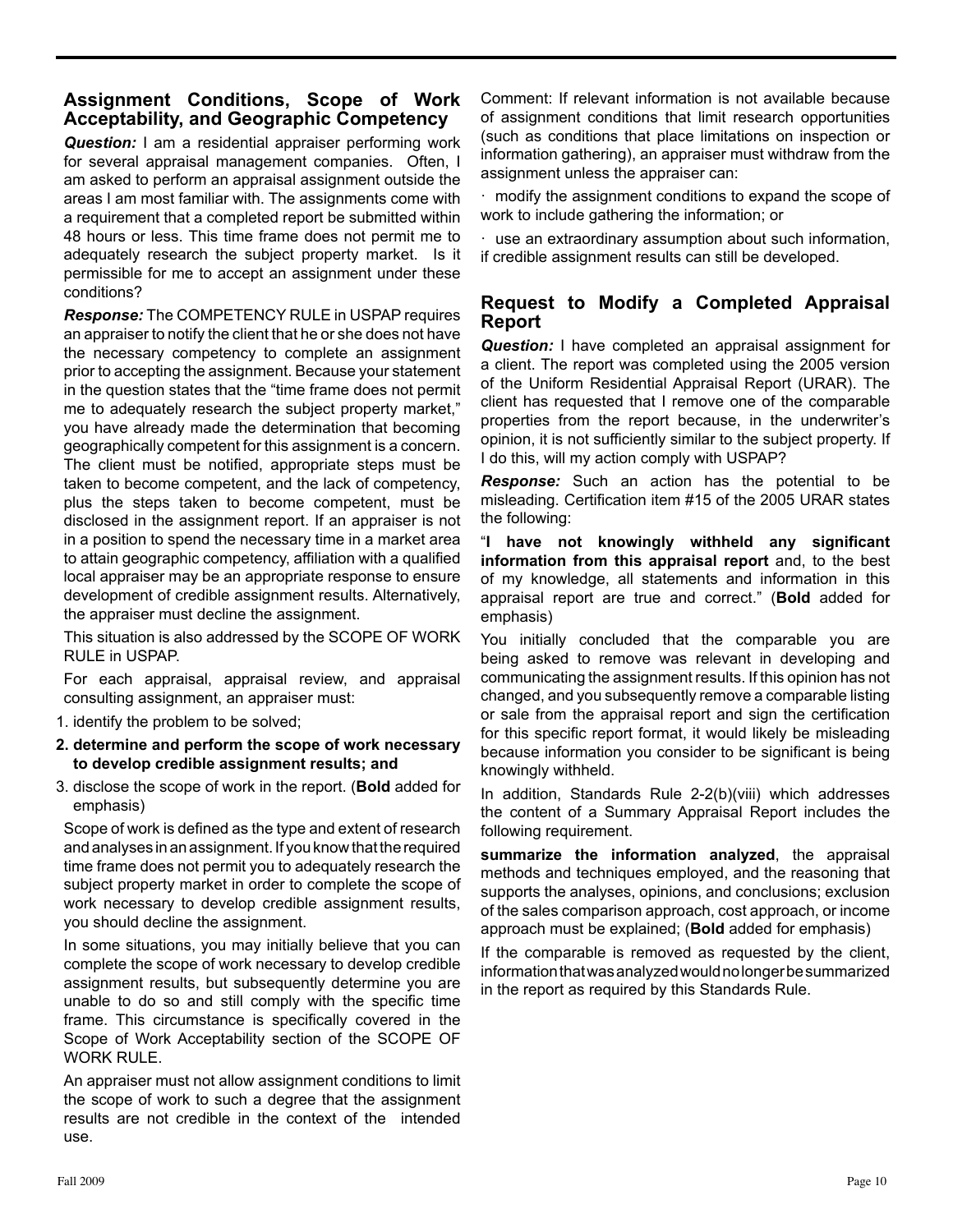# **ENFORCEMENT ACTIONS**

The following actions against real estate appraisers involved disciplinary sanctions that warranted public reproval during the time period of March 16, 2009 to November 30, 2009. Each entry references the USPAP rules and standards violated as well as relevant statutes and regulations, if applicable. The description of the violations have been omitted due to space limitation but are available on the OREA website.

#### VICKY A. TRANG AL043808

 11328, California Code of Regulations Title 10, sections 3721 (a)(4)(6), and USPAP Conduct section of the Ethics Rule: 10/7/09. Default Decision effective 11/6/09; License Revocation. Violations of Business & Professions Code section Failure to cooperate with an OREA investigation.

#### JAE S. CARRANZA AT039318

11/5/09. Stipulated Settlement and Disciplinary Order stipulating stayed revocation of appraisal license effective 11/5/09, \$3,000 fine, \$3,000 enforcement costs, 15 hrs. USPAP, 30 hrs, basic education, submission of appraisal logs during probation for work sample review, public reproval. Alleged violations of USPAP S.R. 1 and 2, Conduct section of the Ethics Rule: failure to accurately analyze relevant property characteristics of the subject property; commission of a series of errors in the Sales Comparison Approach including the selection of inappropriate sales comparables and the inadequate support for adjustments to the sales comparables; premature release of an appraisal report without appropriate supervisory review.

#### ERIC D. ROBBINS AG025610

10/15/09. Stipulated Settlement and Disciplinary Order stipulating stayed revocation of appraisal license effective 10/15/09, \$2,000 fine, \$2,000 enforcement costs, 15 hrs. USPAP, public reproval. Alleged violations of USPAP S.R. 1 and 2, Conduct section of the Ethics Rule: failure to accurately analyze a previous sale of the subject property; failure to support the adjustments to the comparable sales in the Sales Comparison Approach; Respondent created a conflict of interest in an appraisal assignment by engaging in the services of being both the appraiser and a mortgage broker in connection with the proposed financing of the subject property.

DONALD J. LIENING AR033255

10/5/09. Stipulated Settlement and Disciplinary Order stipulating stayed revocation of appraisal license effective 10/5/09, \$2,000 fine, \$3,000 enforcement costs, 15 hrs. USPAP, 15 hrs, basic education, submission of appraisal logs during probation for work sample review, public reproval. Alleged violations of USPAP S.R. 1 and 2, Conduct and Management sections of the Ethics Rule: failure to disclose and accurately analyze relevant property characteristics of two subject properties; commission of a series of errors in the Sales Comparison Approach including the omission of relevant proximate sales comparables and the inaccurate reporting of factual information regarding a sale; false certification of the interior inspections of two subject properties; and involvement in a predetermined value for an appraisal assignment.

#### LESLIE M. JONES AR042233

10/5/09. Stipulated Settlement effective 10/5/09, three year probation, public reproval, must be in compliance with court ordered sentencing and obey all laws and submit quarterly progress reports. Convicted of a felony violation of California Penal Code section 245(a)(1) effective 3/2/09; Assault With a Deadly Weapon.

### BRUCE R. WILLMETTE AG001676

9/1/2009. Director adopted Administrative Law Judge's proposed decision effective 10/1/2009 revoking appraisal license. Convicted of three misdemeanor violation of California Penal Code section 311.11(a).

### HUEY G. NGUYEN AR028952

9/25/09. Stipulated Surrender of License effective 9/25/09; \$6,500 enforcement costs payable at reapplication, if applicable. Violations of USPAP S.R. 1 & 2; Conduct section of the Ethics Rule; Competency Rule: failure to recognize the professional assistance of another appraiser in multiple assignments; false certification of the personal inspection of a subject property; certified experience on an appraisal log of experience form for an OREA license applicant for an appraisal assignment in which applicant's participation in assignment was not disclosed.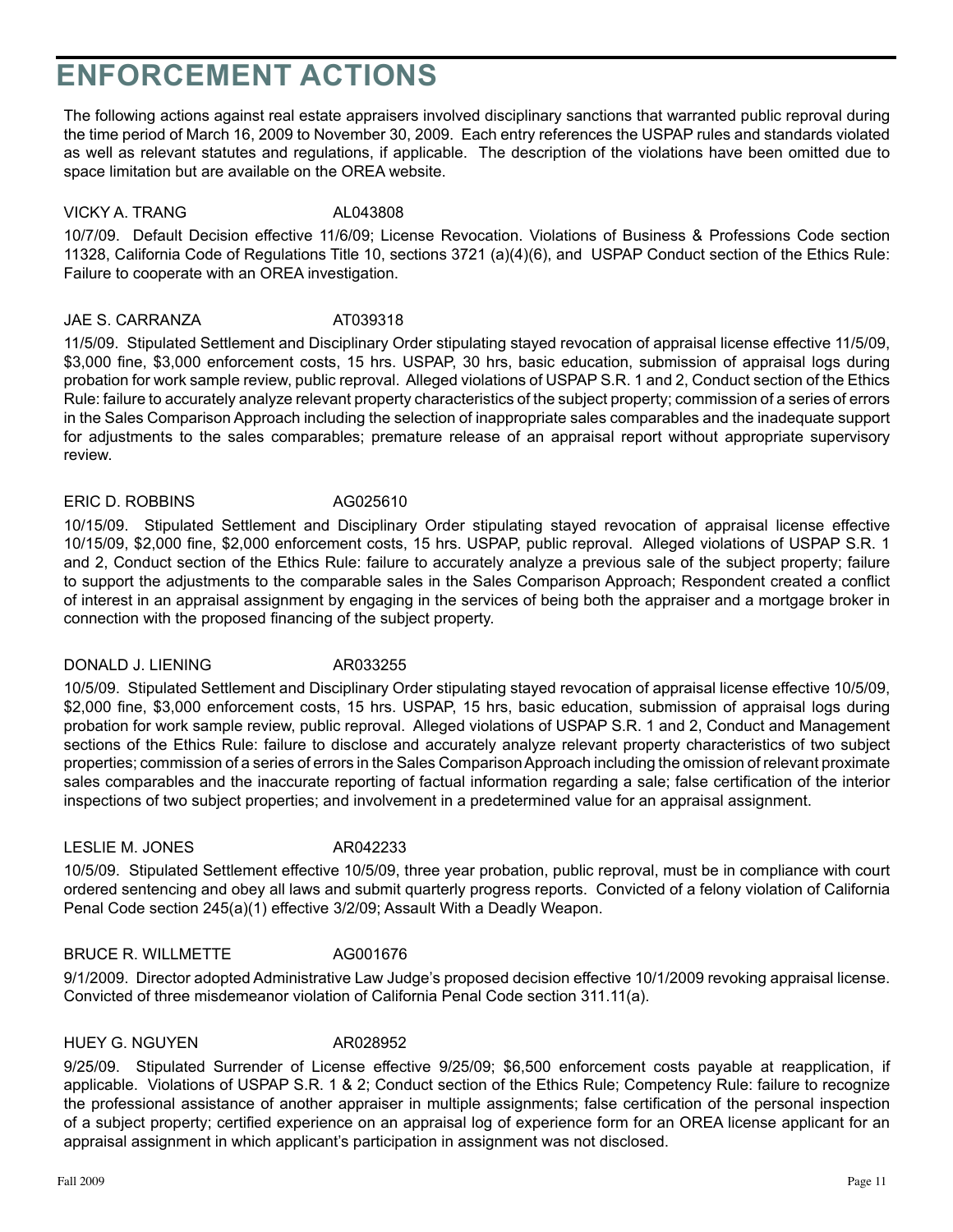#### MICHAEL B. WOOD AL040213

9/14/09. Stipulated Settlement and Disciplinary Order stipulating stayed revocation of appraisal license effective 9/14/09, \$2,000 fine, \$2,000 enforcement costs, 15 hrs. USPAP, 30 hrs, basic education, submission of appraisal logs during probation for work sample review, public reproval. Alleged violations of USPAP S.R. 1 and 2, Conduct section of the Ethics Rule: failure to analyze the listing histories and previous sales histories of multiple subject properties; commission of a series of errors in the Sales Comparison Approach including the selection of inappropriate sales comparables, the omission of relevant proximate sales comparables, and the misstatement of factual information regarding the sales.

#### MINH T. NGUYEN AL034157

8/12/09. Default Decision effective 9/11/09; License Revocation. Violations of USPAP S.R. 1 & 2, Conduct section of the Ethics Rule: commission of a series of errors in the Sales Comparison Approach including the failure to appropriately analyze the sale comparables and the omission of relevant sales comparables; failure to analyze the current listing and a previous sale of the subject property within the past three years; placement of supervisor's signature on appraisal report without their authorization.

#### JENELLE K. TOLLEFSON AR026535

9/2/09. Stipulated Settlement and Disciplinary Order stipulating stayed revocation of appraisal license effective 9/2/09, \$2,500 fine, \$16,000 enforcement costs, 15 hrs. USPAP, submission of appraisal logs during probation for work sample review, public reproval. Alleged violations of USPAP S.R. 1 and 2, Conduct section of the Ethics Rule: false certification of the personal inspections of the interior of multiple subject properties; commission of a series of errors in the Sales Comparison Approach including the selection of inappropriate sales comparables and the misstatement of factual information of the sales.

#### RYAN D. MILLER AL030429

9/2/09. Stipulated Settlement and Disciplinary Order revoking appraisal license effective 9/2/09. Violations of USPAP S.R. 1 and 2, Conduct section of the Ethics Rule: false certification of the interior inspection of the subject property and the failure to disclose that an unlicensed appraiser performed the inspection; series of errors in the appraisal including the failure to analyze a previous sale of the subject property during the last three years and the failure to accurately describe the relevant property characteristics of the subject property and the comparable sales.

### CHRISTOPHER J. FOGLESONG AL036310

9/1/09. Stipulated Settlement and Disciplinary Order stipulating stayed revocation of appraisal license effective 9/1/09, \$1,500 fine, \$2,500 enforcement costs, 15 hrs. USPAP, 30 hrs. basic education, submission of appraisal logs during probation for work sample review, public reproval. Alleged violations of USPAP S.R. 1 and 2, Conduct section of the Ethics Rule: failure to identify and analyze the relevant property characteristics of the subject property; failure to analyze key property characteristics of the comparable sales used in the Sales Comparison Approach; falsely certified the interior inspections of the subject property by both the appraiser and trainee under appraiser's supervision.

#### ANNETTE M. GLOVER AL031814

7/28/09. Default Decision effective 8/27/09; License Revocation Violations of USPAP S.R. 1& 2, Conduct section of the Ethics Rule: failure to describe the volatile nature of the market in multiple appraisal reports; failure to describe key characteristics of the subject property to include adverse factors; ignored appropriate data and instead misused data to arrive at predetermined value conclusions.

#### KAYLIE K. GUIBORD AL029248

7/21/09. Default Decision and Order revoking appraisal license effective 8/20/09. Violations of USPAP S.R. 1 & 2; Conduct section of the Ethics Rule: failure to accurately describe the declining market conditions in the subject property's neighborhood; submission of a building improvement sketch that did not accurately depict the subject property; commission of a series of errors in the Sales Comparison Approach including the inclusion of superior inappropriate sales comparables and inaccurate photographs of the sales comparables.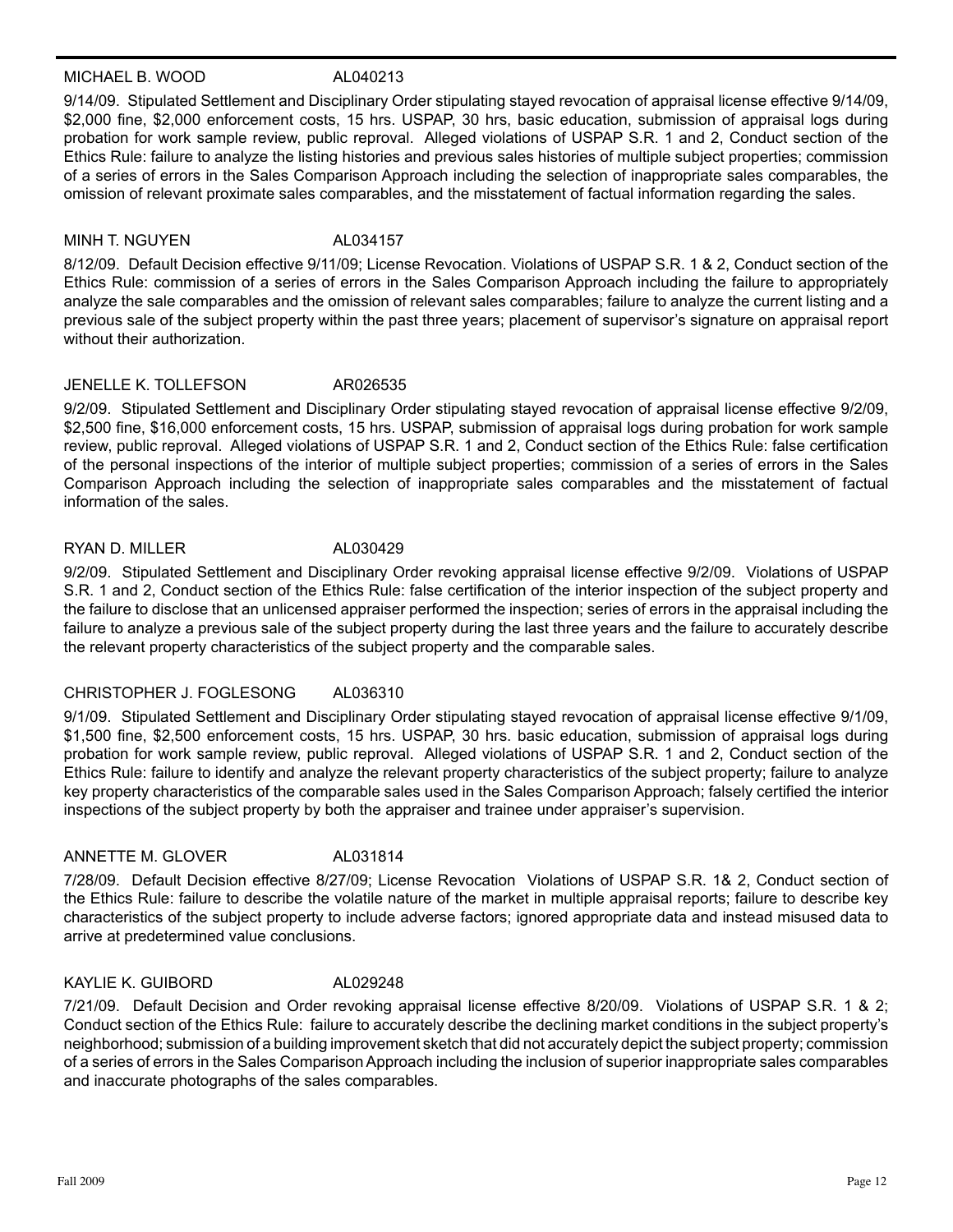#### GEORGE KOKOTEEV AT040991

7/21/09. Default Decision and Order revoking appraisal license effective 8/20/09. Violations of USPAP S.R. 1 & 2; Conduct section of the Ethics Rule: failure to accurately describe the declining market conditions in the subject property's neighborhood; submission of a building improvement sketch that did not accurately depict the subject property; commission of a series of errors in the Sales Comparison Approach including the inclusion of superior inappropriate sales comparables and inaccurate photographs of the sales comparables.

#### RASHAN C. PEARSON AL037467

8/11/09. Stipulated Surrender of License effective 8/11/09; \$[3,439.58](https://3,439.58) enforcement costs payable at reapplication, if applicable. Violations of USPAP S.R. 1 & 2; Conduct section of the Ethics Rule; Competency Rule: Respondent appraised a property in which she had a personal interest and bias with respect to the parties involved; the identification of the intended use and intended user of the appraisal was misleading and inappropriate; physical characteristics of the subject property were omitted or falsely stated; the comparable sales were not properly analyzed.

#### MICHAEL D. HOWARD AG016417

7/7/09. Default Decision effective 8/6/09; License Revocation. Violations of USPAP S.R. 1& 2, Conduct section of the Ethics Rule, Competency Rule, Business and Professions Code 11328: failure to provide the OREA with a true copy of the appraisal reports; failure to describe the subject property adequately; failure to perform a proper highest and best use analysis; failure to perform the Sales Comparison Approach in a credible manner; failure to analyze a pending sale of the subject property; failure to include a signed certification.

#### NOREEN C. GRUBB AR011155

7/28/09. Stipulated Settlement and Disciplinary Order stipulating stayed revocation of appraisal license effective 7/28/09, \$1,500 fine, \$2,000 enforcement costs, 15 hrs. USPAP, 15 hrs. basic education, submission of appraisal logs during probation for work sample review, public reproval. Alleged violations of USPAP S.R. 1 and 2, Conduct section of the Ethics Rule, Competency Rule: failure to identify and analyze the relevant property characteristics of the subject property in two appraisal reports; commission of a series of errors in the Sales Comparison Approach including the misrepresentation of data for the sales comparables, the use of inappropriate sales comparable, and the lack of support for adjustments used in the analysis; failure to appropriately analyze the previous sale of a subject property.

#### BRETON E. VAN SLOTEN AR007966

7/7/09. Settlement Agreement effective 7/7/09 ordering stayed revocation of license, \$1,500 fine, \$2,500 enforcement costs, 15 hrs. USPAP, 15 hours basic education, submission of appraisal logs during probation for selection of work samples, public reproval. Alleged violations of USPAP S.R. 1 and 2, Conduct section of the Ethics Rule, Competency Rule: failure to accurately analyze the economic characteristics of the subject property's neighborhood; commission of a series of errors in the Sales Comparison Approach including the selection of inappropriate comparable sales and the lack of support for the adjustments to the sales.

#### GARY L. KILLIAN AG039198

6/30/09. Stipulated Surrender of License effective 6/30/09; \$2,000 enforcement costs payable at reapplication, if applicable. Violations of USPAP S.R. 1 & 2; Conduct section of the Ethics Rule; Competency Rule: failure to employ relevant sales comparables for the subject property while utilizing inappropriate sales comparables in the Sales Comparison Approach resulting in an overvaluation; failure to analyze a previous sale of the subject property within the past three years.

#### DEBORAH A. JONES AR029041

6/16/09. Stipulated Surrender of License effective 6/16/09; \$3,000 enforcement costs payable at reapplication, if applicable. Violations of USPAP S.R. 1 & 2; Conduct section of the Ethics Rule; Competency Rule: failure to identify and analyze the relevant property characteristics of the subject property; omission of relevant sales comparables while utilizing inappropriate sales comparables in the Sales Comparison Approach; failure to analyze a previous sale of the subject property within the past three years.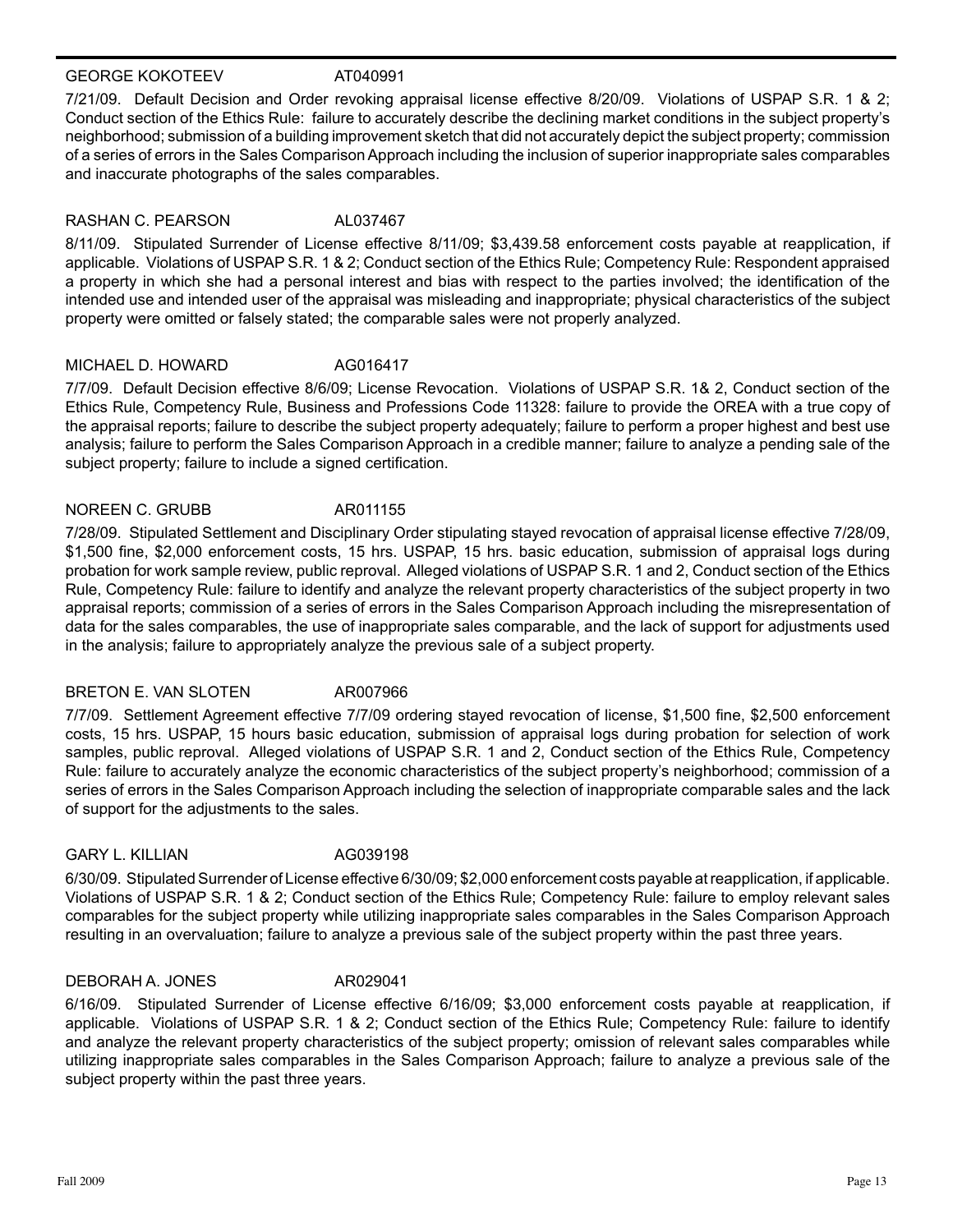#### CHRISTOPHER P. FERGUSON AG008447

6/11/09. Settlement Agreement stipulating stayed revocation of appraisal license effective 6/11/09, two year probation, \$3,000 fine, \$12,000 enforcement costs, 60 hrs. basic education, submission of appraisal logs during probation for work sample review. Alleged violations of USPAP S.R. 1 and 2, Conduct section of the Ethics Rule, Competency Rule: failure to identify and analyze the relevant property characteristics in four appraisal assignments; failure to provide sufficient analysis and support for the highest and best use conclusions in multiple appraisal assignments; failure to accurately analyze comparable sales data in the Sale Comparison Approach in multiple assignments. Parties agreed to settlement terms in order to avoid further costs and uncertainties of litigation.

#### NAZEH MUAYADAZEM AL033405

6/1/09. Stipulated Settlement effective 6/1/09, stayed revocation, three year probation, \$2,000 fine, \$3,000 enforcement costs, 15 hrs. USPAP, 30 hr basic education, public reproval. Violations of USPAP S.R. 1 & 2, Conduct section of the Ethics Rule: falsely certified inspection of the subject property; failure to disclose significant additions to the subject property; failure to utilize more relevant comparable sales resulting in an overvaluation; failure to analyze significant remodeling to two of the comparable sales; failure to disclose the methodology used to develop the subject property's site value which was not supported by improved sales in the neighborhood.

#### BRIAN C. EATON AL035606

5/27/09. Stipulated Surrender of License effective 5/27/09; \$[3,503.57](https://3,503.57) enforcement costs deferred until reapplication, if applicable. Violations of USPAP S.R. 1 & 2; Conduct section of the Ethics Rule; Scope of Work Rule; Title 10, California Code of Regulations sections 3568(e)(2), (3), (4), 3701, 3702(a)(1), (2), 3705(a), 3721(a)(2), (4), (6) & (7): falsified work samples for his appraisal license; falsely certified his level of inspection in multiple appraisal assignments; failure to acknowledge significant real property appraisal assistance; failure to maintain control of his digital signature; failure to maintain integrity over the digital signatures of other licensees in his appraisal office.

#### MARCUS A. RUTH

5/21/2009. 4/21/09. Director adopted Administrative Law Judge's decision effective 5/21/09 ordering stayed denial of application for appraisal trainee license and the issuance of a probationary license after successful completion of application process. The overall term of probation is three years, and the licensee must be accompanied on interior inspections of properties by a Certified Residential or Certified General licensee in good standing with OREA. Convicted of Penal Code section 242 effective 8/23/04, a misdemeanor; and Penal Code section 459 effective 5/13/05, a felony.

#### SANDRA E. JACKSON AR006824

4/20/09. Director adopted Administrative Law Judge's Proposed Decision effective 5/20/09, ordering license revocation. Violations of USPAP S.R. 1 & 2, Conduct section of the Ethics Rule, Title 10, California Code of Regulations sections 3702(a)(2), 3721(a)(2)(4)(6), 3722(a)(2)(6), California Business and Professions Code 11321(a)(b): Committed acts involving dishonesty, fraud or deceit, with the intent to benefit herself by altering the expiration date of her license and Certificate of Good Standing; intentionally misrepresented the expiration date of her license on two appraisal reports; misrepresented herself as a state licensed appraiser when her license had expired; performed appraisal assignments when unqualified to do so.

#### ANNA NICOLE GRIFFITH AT031734

5/7/09. Director adopted Administrative Law Judge's decision, effective 5/7/09, to deny the application of Respondent because her criteria of rehabilitation has not been sufficiently demonstrated.

#### MELISSA G. GANO-SMALLEY AL039844

4/1/09. Director adopted Administrative Law Judge's proposed decision effective 5/1/2009, ordering revocation of license. Violations of USPAP S.R.1 and 2, Conduct section of the Ethics Rule, Competency Rule, Record Keeping section of the Ethics Rule, Business and Professions Code 11328: misrepresented the subject property and comparable sales in multiple reports; falsified rental data; failed to perform a proper scope of work; failure to disclose and analyze the subject property's listing history; appraised outside of the scope of her license level.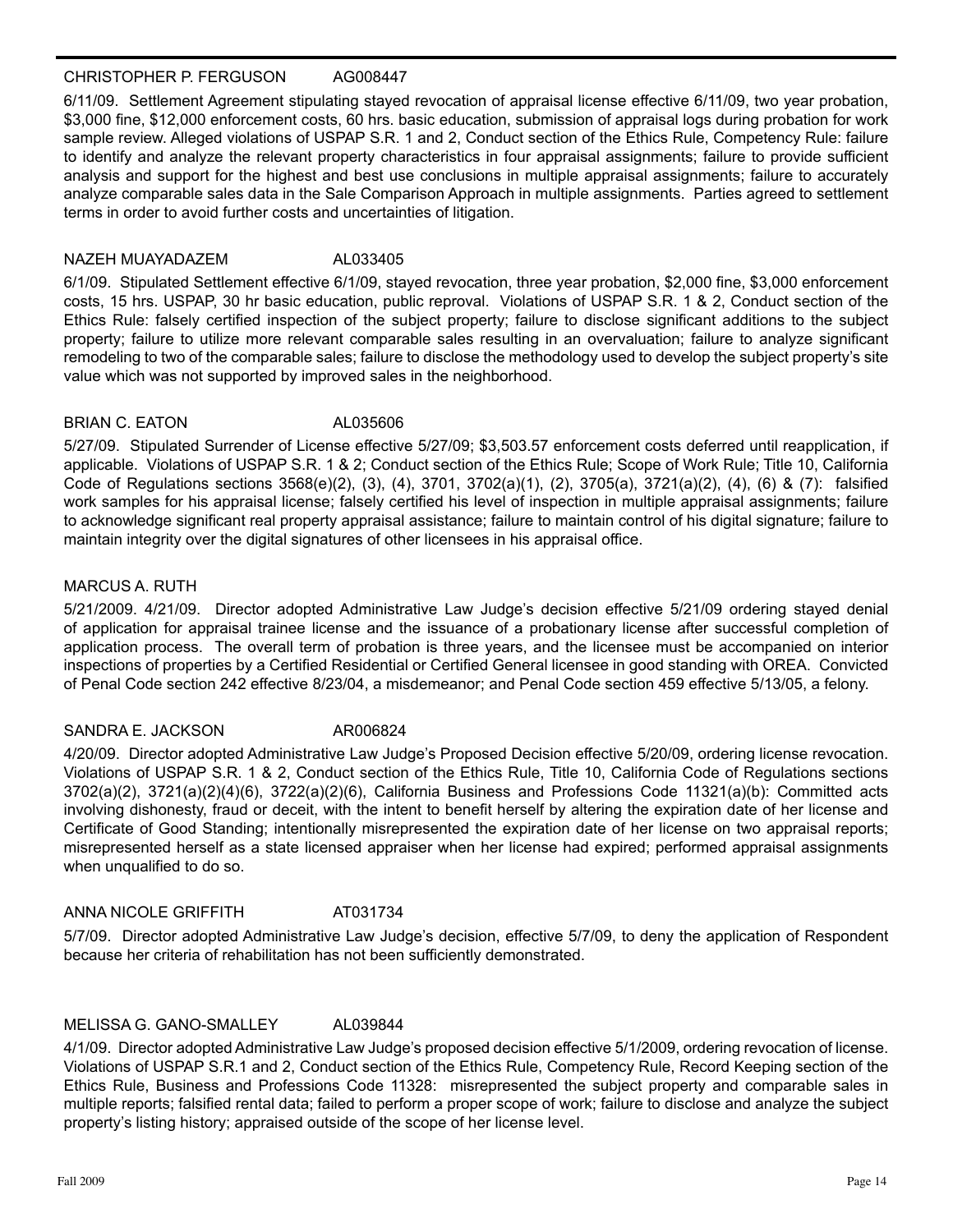#### DONNIE E. RATH AR034123

4/28/09. Settlement Agreement stipulating stayed revocation of appraisal license effective 4/28/09, \$2,500 fine, \$3,500 enforcement costs, 15 hrs. USPAP, 30 hrs. basic education, semi-annual appraisal logs for two years for monitoring, public reproval. Violations of USPAP S.R. 1 and 2, Conduct section of the Ethics Rule, Competency Rule, California Code of Regulations section 3702(a)(2): use of another apprasier's name, license number and signature without their knowledge or permission; inadequate scope of work; failure to disclose unpermitted additions; misleading and contradictory statements regarding the level of inspection performed; failure to appropriately select and properly adjust the comparable sales resulting in an overvaluation, failure to disclose and analyze the subject property's listing history, failure analyze the subject property's prior sale.

#### RODOLFO Y. TIRONA AL015118

3/26/09. Default Decision effective 4/25/09; license revocation. Violations of USPAP S.R. 1& 2, Conduct section of the Ethics Rule, Title 10, California Code of Regulations sections 3527(a)(2)(3)(4)(5)(6), California Business and Professions Code section 11328: inappropriate selection of comparable sales resulting in an overvaluation, failure to analyze the subject property's prior sale and listing history, failure to facilitate an OREA investigation, failure to notify OREA of any change to Respondent's contact information.

#### JOE R. LONGORIA AL037891

3/24/09. Default Decision effective 4/23/09; license revocation. Violations of USPAP S.R. 1 & 2, Conduct section of the Ethics Rule, Scope of Work Rule, Title 10, California Code of Regulations sections 3702(a)(1)(2), California Business and Professions Code 11328: failure to acknowledge significant real property appraisal assistance and falsely certified his level of inspection in multiple appraisal reports, non-payment of a civil judgment in the amount of [\\$2,598.87](https://2,598.87), failure to facilitate an OREA investigation; revocation of his Oregon appraiser license.

#### ANDRE SLADE AL033234

3/20/09. Director adopted Administrative Law Judge's decision ordering stayed revocation of appraisal license effective 4/20/09, \$5,000 enforcement costs, 15 hrs. USPAP, 30 hrs. basic education, semi-annual appraisal logs for three years for monitoring. Violations of USPAP S.R. 1 and 2, Conduct section of the Ethics Rule, Competency Rule: failure to accurately disclose and analyze relevant property characteristics in multiple appraisal reports; improper analysis and selection of comparable sales; failure to analyze prior sales of the subject property; failure to analyze a current listing of the subject property; misleading certification; failure to disclose that his trainee had a personal interest with respect to the parties involved.

#### JAMES L. OLAGUNJU AL008955

4/7/09. Stipulated Surrender of License effective 4/7/09; \$[3,262.49](https://3,262.49) enforcement costs payable at reapplication, if applicable. Violations of USPAP S.R. 1 & 2; Conduct section of the Ethics Rule; Competency Rule; Title 10, California Code of Regulations sections  $3702(a)(2)$ ,  $3721(a)(2)$ ,  $(4)$ , &  $(6)$  and  $3722(a)(2)$  and  $(6)$ : forged the name of his supervisor to his Log of Appraisal Experience and the corresponding certification, multiple errors of omission and commission in reporting and analyzing key characteristics of the subject property and comparable sales; falsely certified inspecting the interior of the subject property.

#### ISAIAS A. GARCIA AL029656

3/23/09. Stipulated Settlement effective 3/23/09, Revocation stayed, \$2,000 fine, \$3,000 enforcement costs, 15 hrs. USPAP, public reproval. Violations of USPAP S.R. 1 & 2, Conduct section of Ethics Rule, Title 10, California Code of Regulations sections 3702(a)(1) & (2), 3721(a)(2), and 3705(a): falsely certified interior inspection of a the subject property, misrepresentation of the physical, economic, and locational characteristics of the subject property; failure to employ appropriate techniques to value the subject property.

#### CHRISTOPHER R. VOET AL034517

3/23/09. Settlement Agreement stipulating stayed revocation of appraisal license effective 3/23/09, \$1,500 fine, \$2,000 enforcement costs, 15 hrs. USPAP, semi-annual appraisal logs for two years for monitoring, public reproval. Violations of USPAP S.R. 1 and 2, Conduct section of the Ethics Rule Title 10, California Code of Regulations sections 3702(a), 3721(a)(2) and (7), Business and Professions Code section 11321(a): involved in an act of dishonesty, fraud, or deceit with the intent to benefit himself by altering his expired state appraiser license; assumed the title of real estate appraiser without a valid license to do so.